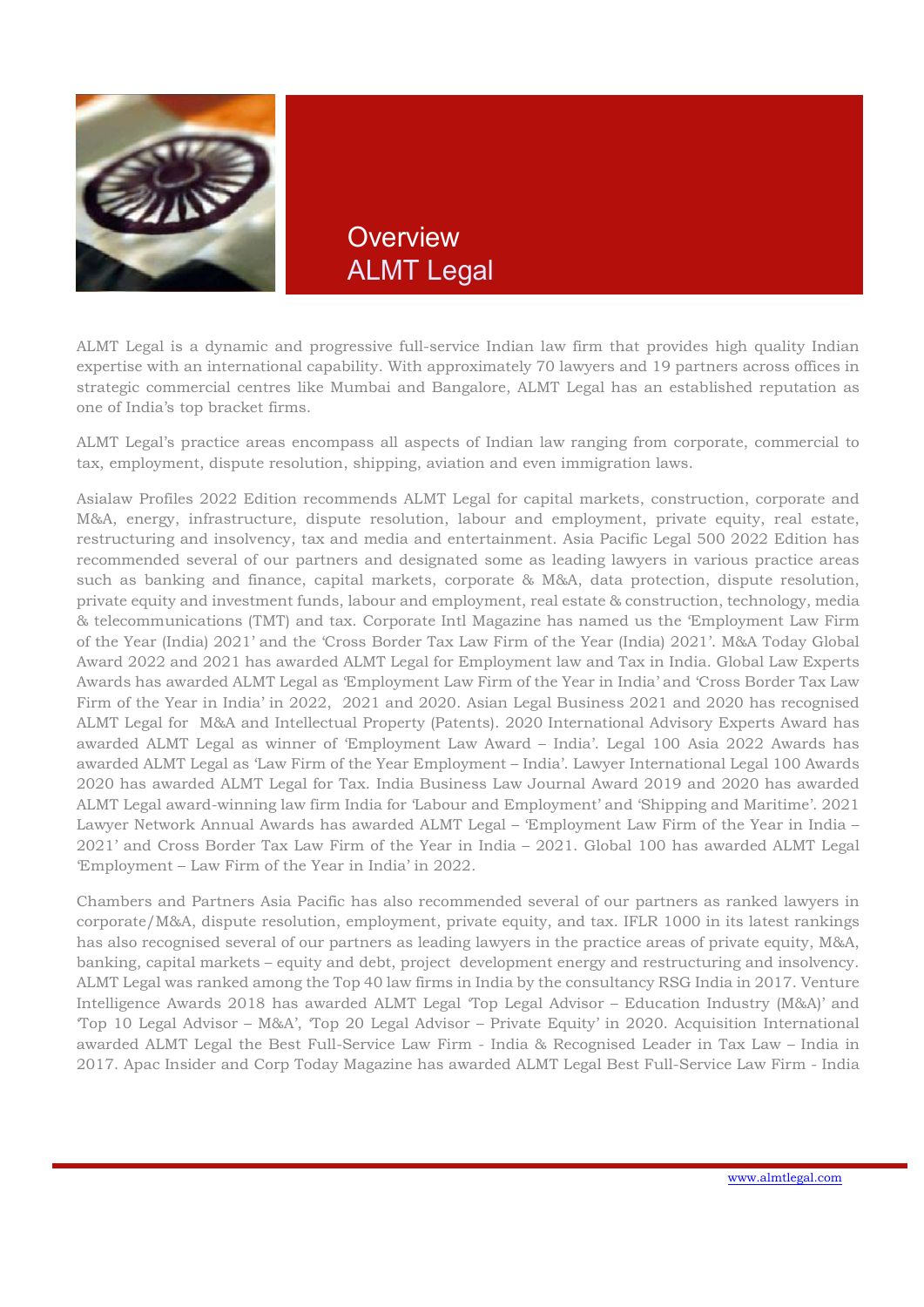

and Award for Excellence in Indian Business Law in 2017 and 2022. We would be happy to provide specific deal lists, client feedback and preferences on request and subject to confidentiality.

Aviation – ALMT Legal's expertise and experience in the Aviation sector extends to advising both domestic and international airlines in relation to a variety of regulatory issues including registration and deregistration of aircraft with the DGCA. Further, the firm has been involved in sale and purchase and leasing transactions, competition law and cargo handling claims.

Banking and Finance – ALMT Legal has a strong banking and finance practice having advised several domestic and multinational banks on various transactions including commercial domestic and external borrowing, structured financing, derivatives, and general customer related issues. The firm also advises FIIs and other non-banking financial companies on primary and secondary investments, SEBI, RBI and other regulatory compliances.

Capital Markets – The firm's Capital Markets team provides advice on a vast array of public issue documentation and has been involved in Initial and Follow-on Public Offerings as well as QIPs and Preferential Allotment of capital and debt instruments. ALMT Legal has also advised several Indian companies on offshore listings including on the AIM as well as with ADR and GDR offerings. The firm acts for the issuer company, merchant banker and/or selling promoters and investors as the need requires. The services of the team include due-diligence, drafting of definitive and ancillary documentation and giving advice on regulatory approval.

Corporate and Commercial – As a full service legal advisor to entrepreneurial, medium and blue-chip companies, aiming to provide business-oriented legal advice and support to in-house legal counsel, the corporate and commercial practice of ALMT Legal handles company formations, contractual documentations, agreements, advise on exchange control regulations, international joint ventures, mergers and acquisitions, management buyouts, project finance, venture capital and issues relating to banking, equity markets, foreign direct investment and exchange control. The firm's lawyers are involved in negotiated transactions, including leveraged buyouts, mergers, stock and asset purchases, restructuring and private equity investments.

Dispute Resolution – ALMT Legal has expertise in all aspects of litigation and dispute resolution, including arbitration and mediation, assisting clients with pragmatic and strategic decision-making in respect of claims. The firm has wide- reaching experience at all stages of the dispute resolution process including the drafting of pleadings, appearing and presenting arguments in various forums, including the various High Courts, Tribunals and the Supreme Court of India. The firm has a strong working relationship with top counsels in all areas as appropriate.

Hospitality – The firm has extensively advised leading groups/chains of hotels in India and abroad. Our involvement has been in respect of management agreements, outsourcing agreements, labour and employment issues, special taxes and strategic investments into the business.

Immigration – ALMT Legal represents various multinational organizations advising them on immigration laws in India. We also assist in the procurement of the appropriate visas for employees of such entities and represent clients before various authorities including the Foreign Regional Registration Office (FRRO).

Infrastructure and Project Finance – ALMT Legal advises clients on infrastructure projects in India, from the initial structuring and tendering stage, including legislative and regulatory issues, through to due diligence and financing and final contractual negotiations.

Insurance – The firm has advised insurance companies on claims under diverse policies and has been involved in matters relating to marine insurance, aviation, motor accidents and loss of profit. The firm has also advised on IRDA and related regulatory issues including foreign direct investment in insurance ventures in India and has experience in drafting insurance and re-insurance documentation.

i<br>I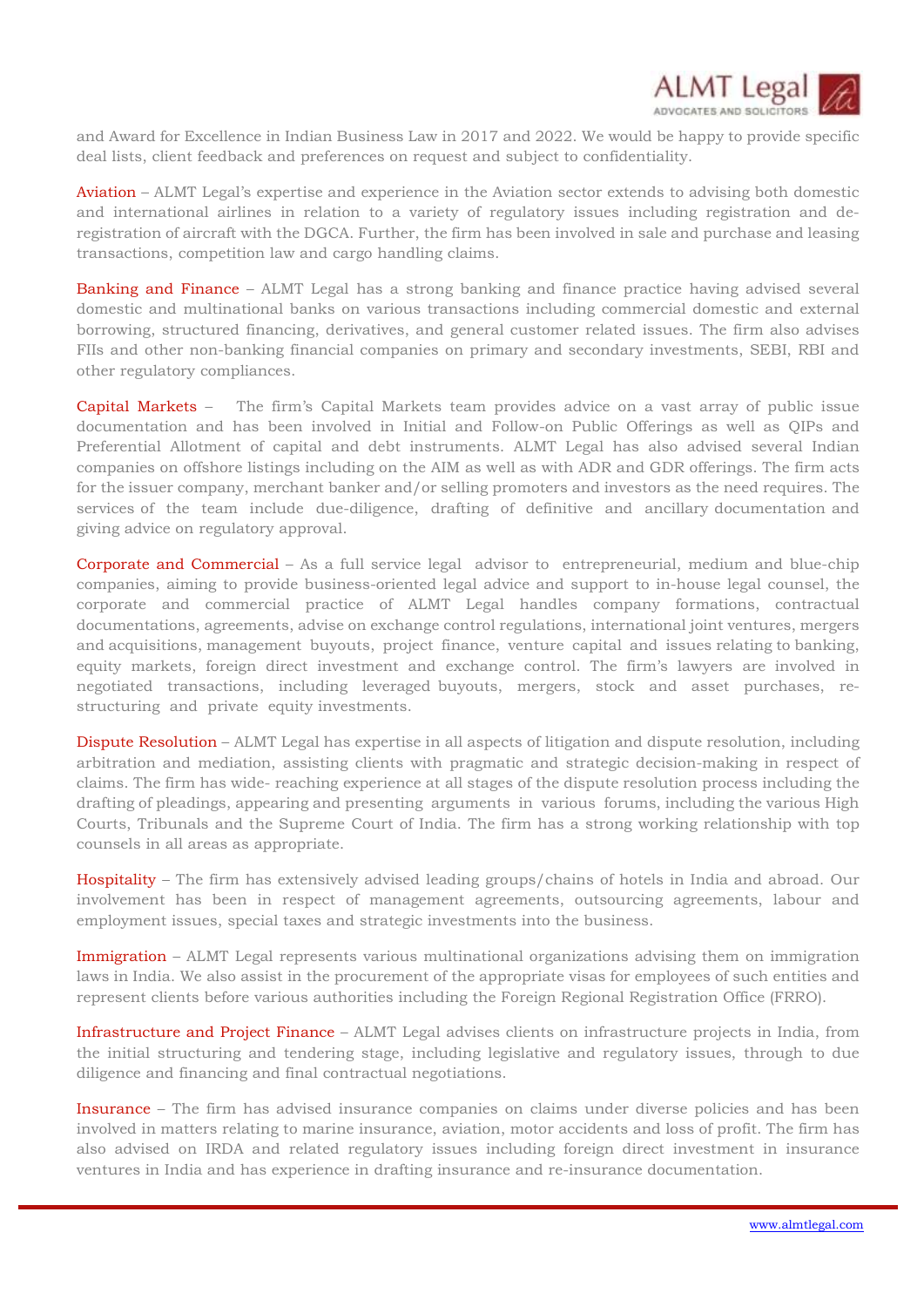

Intellectual Property and Information Technology – ALMT Legal has a successful intellectual property and information technology practice focusing on intellectual property protection, registration of designs and patents, IP and IT licensing and distribution, and regulatory issues.

Labour and Employment – The firm advises several domestic and multinational companies on a variety of employment related issues including contracts, employee handbooks and manuals, secondment issues, termination issues and procedures, compliance and regulatory matters under both central and state legislations, contract labour, pension and other social security. The firm's experience also extends to litigation related to employment and labour laws.

Media, Entertainment and Sports – ALMT Legal is actively involved in the area of media, entertainment and sports law including in the drafting and negotiation of agreements and contracts between media houses, artists, celebrities and sports personalities. The firm has also advised on film production and distribution contracts, management contracts for sports personalities and has been involved in the initiation and defense of disputes relating to such matters.

Oil and Gas – ALMT Legal's experience in the field of oil and gas extends from providing advice on regulatory matters to drafting documentation for exploration contracts, technical and commercial bids and back-toback exploration and drilling contracts. The firm has also advised on matters relating to oil rigs, offshore and inter-tidal issues.

Private Clients – The firm has a strong private client practice which includes advising and drafting wills, probate and trusts. We also regularly advise and represent individuals in family and matrimonial matters.

Private Equity and Fund Structure – ALMT Legal has a strong foundation in private equity and fund structure having advised non-banking financial companies, banks and private equity houses on various aspects of transactions beginning with term sheet review, due diligence, investment structuring, drafting and negotiating necessary documentation and shareholder agreements. The firm also has extensive experience with regard to advising on SEBI and other related regulatory matters and has assisted investors and other companies in restructuring funds and processes.

Property and Real Estate – ALMT Legal has diverse and versatile experience in real estate and property related matters. The firm has been involved in matters ranging from land audits, due diligence exercises, giving opinions on title and encumbrances as well as drafting conveyances, sale deeds and related documentation and contracts for engineers, building construction, management and development.

Shipping and Maritime – ALMT Legal has acted on behalf of charterers, ship owners and builders regarding ship building and repair contracts, ship finance, demurrage liability and limitation of liability. The firm has also been involved with matters relating to marine pollution, insurance and cargo related disputes including non-delivery of cargo and lien on bunkers.

Tax – ALMT Legal's direct tax practice includes advising on tax efficient jurisdictions for investment into and out of India, adopting structures for Indian entities held by foreign clients which would serve to increase tax efficiency, transfer pricing issues, structuring of loans and investment instruments to subsidiaries, employee secondments, employee stock option plans as well as personal tax structuring for expatriate executives who are deputed to India. The Firm has been advising on topical issues such as taxation of cross- border software payments, GAAR, POEM, implications of amendments pursuant to BEPS etc. ALMT Legal also has a strong indirect tax practice which has traditionally advised primarily on VAT and service tax matters. The Firm is now also advising clients on GST. The firm has also represented several clients in direct and indirect tax proceedings before the appropriate tax authorities, tribunals, courts and the Authority for Advance Ruling.

For more information see www.almtlegal.com

i<br>I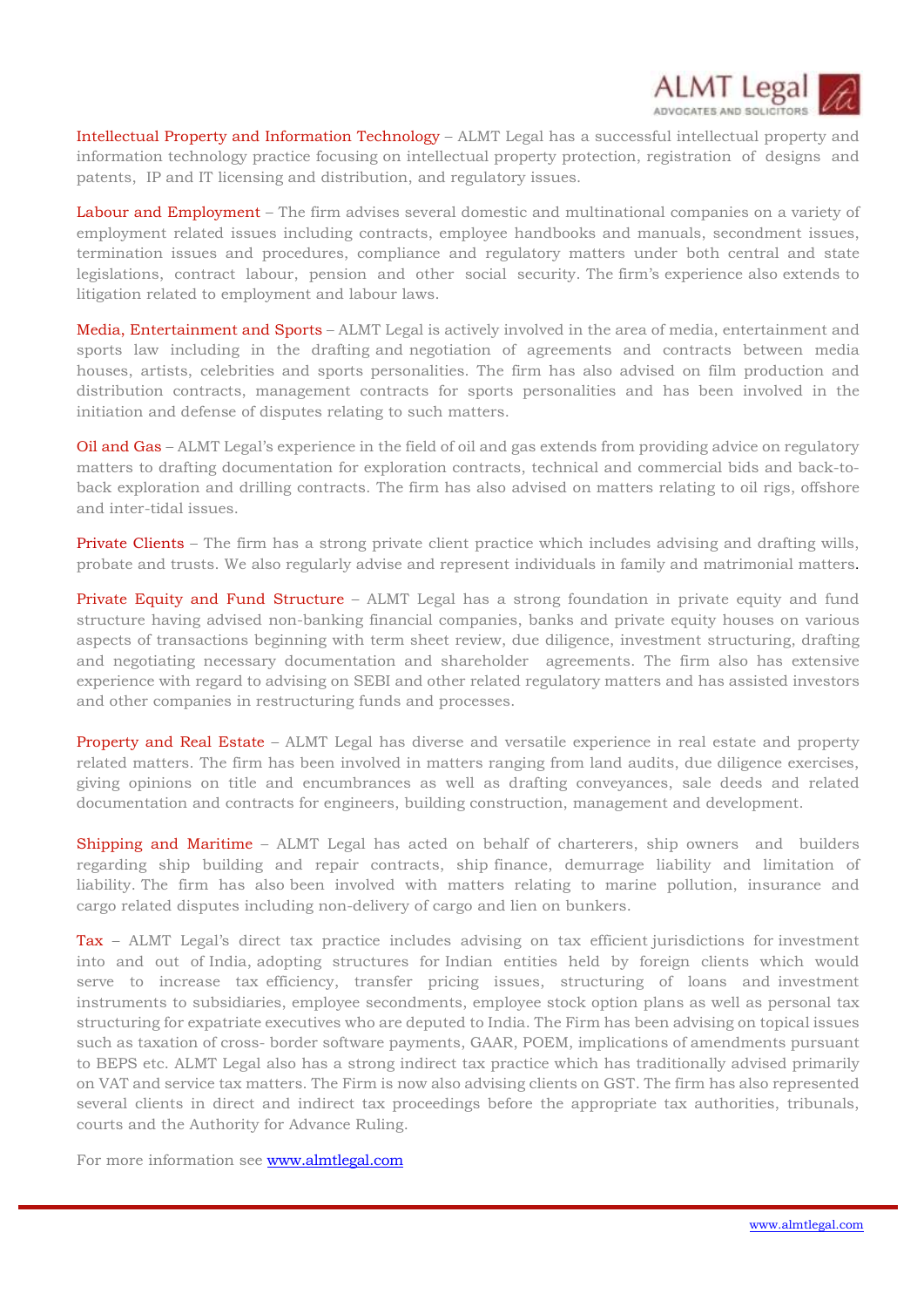

#### Key contacts

#### Aliff Fazelbhoy

Corporate/ M&A, Tax, Employment and Commercial Disputes

#### S R Arun

Capital Markets, Infrastructure, Corporate/Commercial

afazelbhoy@almtlegal.com srarun@almtlegal.com

 Sameer Tapia Corporate/ Commercial, Shipping and maritime, Aviation, Dispute Resolution Real Estate and Private Clients

## stapia@almtlegal.com

#### Ryna Karani

 M&A, Private Equity Banking & Finance (including Project Finance), Corporate/Commercial and Real Estate

## rkarani@almtlegal.com

M&A, Private Equity, Dispute Resolution, General Corporate/ Indirect Tax Commercial, IP & Tax

### Vaishakh Kapadia Rakesh Prabhu

Corporate/ Commercial, Intellectual Property, M&A, Capital Markets, Immigration Private Equity, Real Estate, Wills, Trusts, Probates and Intellectual Property

vkapadia@almtlegal.com rprabhu@almtlegal.com

Prashant Popat Real Estate,

Dispute Resolution

## ppopat@almtlegal.com

### Dhanya Menon

Capital Markets, Private Equity, Corporate/Commercial

### dmenon@almtlegal.com

#### Statira Ranina Arvind Kamath

#### sranina@almtlegal.com akamath@almtlegal.com

# **Contact Offices**

## Mumbai

Atlanta 4th floor Office 45 & 46 Jamnalal Bajaj Marg Nariman Point Mumbai 400021 India

Tel: +91 22 40010000

## Mumbai

1104A Raheja Chambers **Free Press Journal Marg Nariman Point Mumbai 400021** India Tel: +91 22 40510000

# Bangalore

2. Lavelle Road 2nd Floor Bangalore 560 001 India

Tel: +91 80 4016 0000

i<br>I